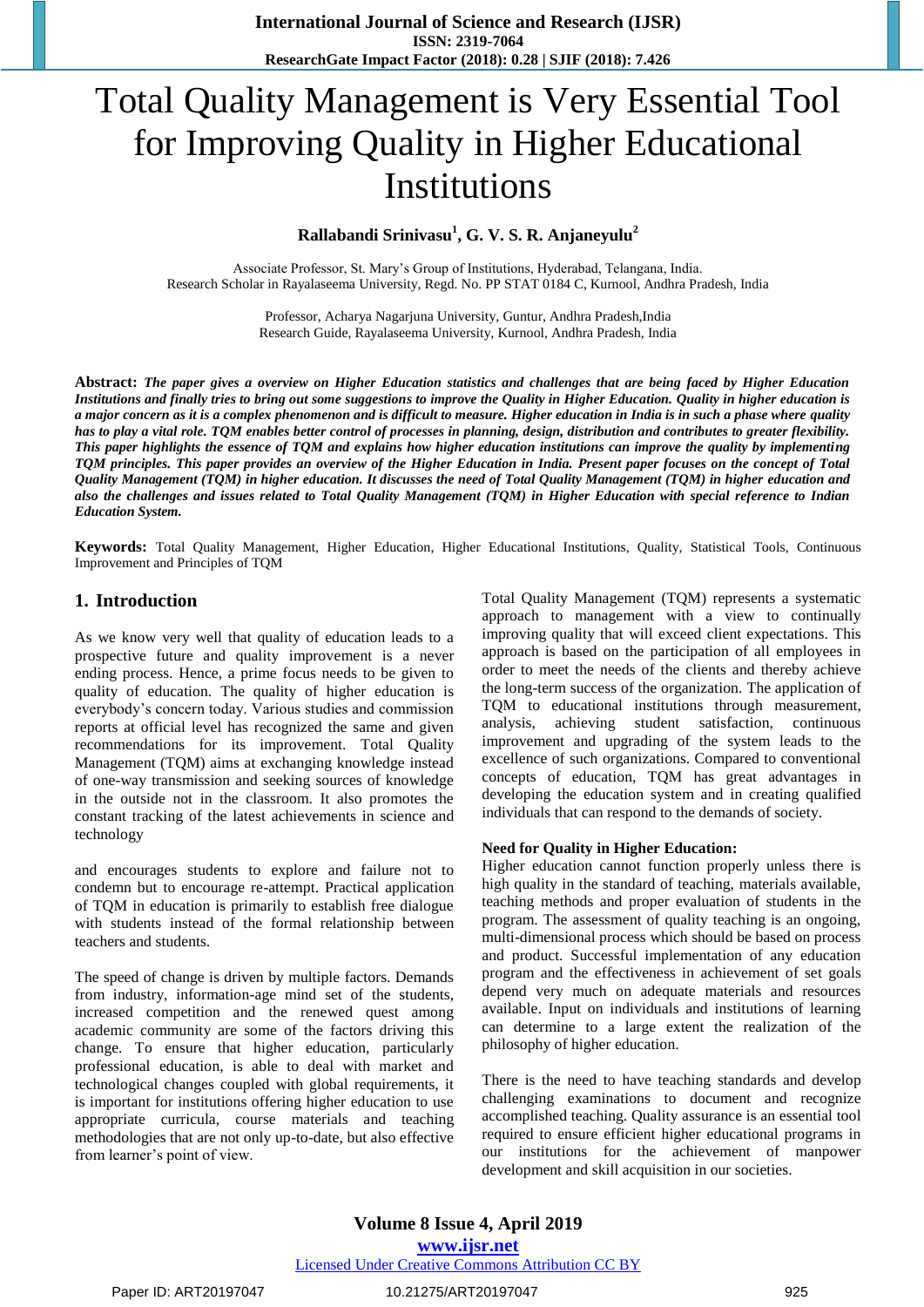## **International Journal of Science and Research (IJSR) ISSN: 2319-7064 ResearchGate Impact Factor (2018): 0.28 | SJIF (2018): 7.426**

TQM implementation in education has been useful both on administrative as well as academic side. Wild, (1995) has reported that the implementation of TQM at the institution has resulted in debugged administration, motivated staff to take responsibility for innovation, sharing of ideas regarding teaching, mutual problem solving approach, customer focused course contents, increased student's enrolment and marked overall performance improvement.

According to Ronald Barnett (1992) there are four predominant concepts of higher education.

- 1) Higher education as the production of qualified human resources
- 2) Higher education as training for a research career
- 3) Higher education as the efficient management of teaching profession
- 4) Higher education as a matter of extending life chances

**Concept of Quality:** Quality has been defined variedly in different contexts. Juran (1989, p.58) defines quality as "fitness for use". Deming (1986, p.5) advocates that quality "should be aimed at the needs of the customers, present and future". Crosby (1979, p.2) talks about "Conformance to requirements set by consumers". Edward Sallis (2002, p.12) has tried to explain the term quality in relative and absolute term. He says "…….absolute quality it is similar in nature to goodness, beauty and truth".

**TQM in higher education:** Total Quality Management (TQM) - TQM is about creating a quality culture where the goal of the staff of the institution is to delight their customer, and where the structure of the institution allows them to do so. Deming and Juran are those people who developed a comprehensive philosophy and strategy for total quality management. Deming's experience during the World War II played a vital role in developing TQM. Total quality management means that the organization's culture is defined by and supports the constant attainment of customer satisfaction through an integrated system of tools, techniques and training. This involves the continuous improvement of organizational processes, resulting in high quality products and services. In simple terms TQM is a comprehensive and fundamental rule or belief for teaching and operating an institution aimed at continually improving performance over the long term by addressing the needs of all customers. Total quality management is a holistic approach and consist three essential components.

- 1) Customer focus
- 2) Employees' involvement ,and
- 3) Continuous improvement

In the 1970s and 1980s, many American firms experienced economic difficulties and found themselves becoming less competitive with a variety of competitors (most visibly, automobile and consumer electronics producers) from Japan. Undeniably, many firms had lost the international competitive edge they had enjoyed in the 1950s and the inevitable result was declining market shares, sustained losses, unemployment, and massive soul-searching by firms. Driven by such forces as increasing global competition and the struggle to survive, increasing costs, demands for accountability and rising customer expectations about quality, a number of US corporations

such as Intel, Hewlett Packard, Xerox, IBM, Motorola, etc. undertook quality initiatives. Koch and Fisher (1998) report that many of the American firms turned for advice to Deming, Juran and other disciples of the "quality movement".

A similar situation is being faced by the higher education world more recently due to rapidly changing technology, increasing costs, accountability by accrediting associations, legislatures, funding agencies and the public (Fincher, 1994, Green, 1994, Johnston, 1996, Shields, 1999). There is also a growing international competition with regard to student enrolments, faculty expertise and research achievements. Johnston (1996) argues how these get addressed when there is quality in teaching. Owlia and Aspinwall (1996), in their survey, have reiterated that economic and legislative forces are pushing higher education into a new environment and in such an environment, adopting TQM is a "natural" phenomenon. In higher education, TQM is considered as a processoriented approach to increasing productivity, decreasing costs and improving quality of service (Johnson, 1993; Fincher, 1994; Green, 1994).

In the context of adopting TQM in higher education, Lawrence and Robert (1997) have warned that many US firms abandoned TQM in the face of the recession of the early 1990s since they did not believe the advantages outweighed the costs. Further, Kohn (1993) has strongly expressed that to talk about learning in terms of buying and selling not only reflects a warped view of the activity but contributes to the warping as well. Quality of education is becoming important in the world of competitive environment. There is definitely a need to adopt change in the educational processes in order to improve and stay healthy in the business of education. Realistically, in higher education, TQM appears to be a systematic and a streamlined philosophy for quality management and management of change.

#### **Main Features of Indian Higher Education System**

- Highly bureaucratized system with multiple controls and regulations exercised by Central and State Governments, statutory bodies (University Grants Commission (UGC), All India Council of Technical Education (AICTE) and others), university administration and local management.
- System is heavily subsidized by the Government. Up to 90per cent of the operating costs are paid for by the state. The efficiency of fund utilization is very poor due to internal rigidities.
- Salary and compensation for teaching staff is poor and, therefore, higher education institutions are unable to attract and retain qualified and trained teachers. Besides unattractive compensation packages, recruitment procedure is lengthy and working environment not conducive to retention. As a result, a substantial proportion of high ranking students who could fill up such assignments prefer to work elsewhere or go abroad. In a recent move UGC has further damaged the pay and promotion prospects of college teachers by reducing promotional grades thereby creating more stagnation and frustration amongst college teachers.

# **Volume 8 Issue 4, April 2019 www.ijsr.net**

#### Licensed Under Creative Commons Attribution CC BY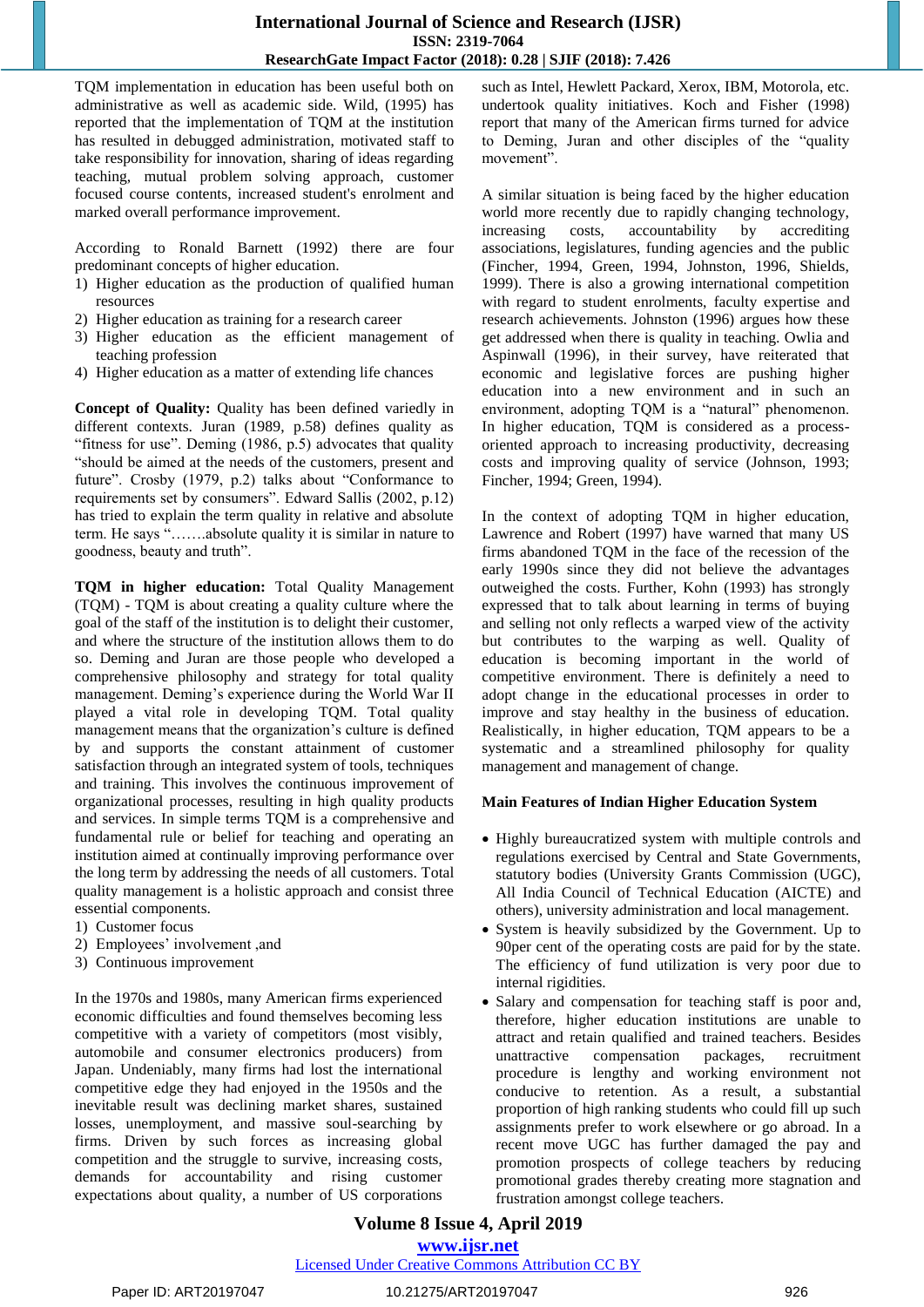# **International Journal of Science and Research (IJSR) ISSN: 2319-7064 ResearchGate Impact Factor (2018): 0.28 | SJIF (2018): 7.426**

- Most institutions offer outdated programmes with inflexible structures and content. While course content has been updated and restructured over time in the world's best institutions, Indian university curricula have lagged behind.
- Infrastructural facilities range from inadequate to dismal. Classrooms are often unattractive and laboratories inadequately stocked, leading to poor teaching. It is estimated that barely 20per cent of the institutions have the basic minimum laboratory equipment. Steady electric power supply is not available. Laboratories are poorly stocked and computerization, where it exists is generally dependent on poor communication lines (Kaul, 2006).
- A sound higher education sector plays an important role in economic growth and development of a nation. Higher education, in terms of its relevance and importance, enjoys a significant position in the education system as it equips people with appropriate knowledge and skills to be gainfully employed. India has one of the largest systems of higher education in the world offering facility of education and training in almost all aspects of human creativity and intellectual endeavour. In the context of current demographic structure of India where the majority of population is below the age of 25 years, the role of higher education is critical.

#### **Suggestions for improving of Total Quality Management in higher education:**

- 1) Need for review of course content
- 2) Diversification, new courses, etc.
- 3) Proliferation of courses
- 4) Sisterhood programmes<br>5) Industry-Institution Coll
- 5) Industry-Institution Collaboration
- 6) Improvement of teaching methods
- 7) Integration of practical training with the institutional courses
- 8) Simplification of procedures
- 9) Clarity in Responsibilities
- 10) Committee Management
- 11) Effective Leadership

# **2. Conclusion**

The implementation of TQM in student education results in optimization of all processes, both in the teaching and in the management and support processes. The application of effective management for work procedures allows for solving a number of problems: developing academic programs for reasonable and competitive compensation in the education market; the ability to meet student needs, the ability to attract more applicants, the development and implementation of innovative information technology for education and document management optimization for planning and lecturing.

Total Quality Management has qualifications that will significantly contribute to global competitiveness. In order for TQM to be successfully implemented in educational institutions, all knowledge carriers and management members are the first to be educated in this area and most importantly, they must have a strong motivation to apply that knowledge. Continuous improvement of the process based on student needs leads to improvement of the educational system as a whole. TQM tools allow predicting opportunities in the future and finding adequate solutions to overcome the current problems.

The higher Education system needs to be strengthened which will be capable of honing the system to attain allround, multifaceted personality; to acquire leadership qualities, to sharpen communication and interpersonal skills, to acquire knowledge of the latest trends in technology, to have exposure to industrial climate and to gain confidence to face changes in the highly competitive and ever changing world. Taking it for granted, achieving the principles of total quality management does not come suddenly, but takes time and more effort. It also requires the full commitment of all members of the institution. The total quality management does not mean quick remedies and changes that can be easily done in the organization on a day, but the process takes a long time.

# **References**:

- [1] Barnet. R, (1992), Improving higher education: Total quality care, Buckingham, SRHE&OU
- [2] Crosby, Ph.,B.,(1979), *Quality is free*, MC.Grow Hill, New York, pp78-90
- [3] Deming, Edwards. 1986. *Out of the Crisis: Quality, Productivity and Competitive Position*. Cambridge: Cambridge University Press.
- [4] Fincher, C. (1994), "Quality and diversity: the mystique of process", in Fincher, C. (Ed.), Defining and Assessing Quality, Institute of Higher Education, University of Georgia, Athens, GA, pp. 84-94.
- [5] Green, D. (1994), "What is quality in higher education? Concepts, policy and practice", in Green, D. (Ed.), What Is Quality in Higher Education?, Open University Press and Society for Research into Higher Education, Buckingham, pp. 3-20.
- [6] Johnston, R.J. (1996), "Quality in research, quality in teaching and quality in debate: a response to Graham Gibbs", Quality in Higher Education, Vol. 2 No. 2, pp. 165-70.
- [7] Juran, J.M. (1989). Juran on Leadership for Quality: An Executive Handbook. New York: Free Press.
- [8] Koch, J.V. and Fisher, J.L. (1998), "Higher education and total quality management", Total Quality Management, Vol. 9 No. 8, pp. 659-68.
- [9] Kohn, A. (1993), "Turning learning into a business: concerns about total quality", Educational Leadership, Vol. 51 No. 1, pp. 58-61.
- [10] Lawrence, R.J. and Robert, A.O. (1997), "A violation of assumptions: why TQM won't work in the ivory tower", Journal of Quality Management, Vol. 2 No. 2, pp. 279-91.
- [11]Owlia, M.S. and Aspinwall, E.M. (1996), "Ouality in higher education – a survey", Total Quality Management, Vol. 7 No. 2, pp. 161-71.
- [12]Patanjali Mishra, Prof. Asha Pandey, Barriers in implementing total quality management in Higher Education, *Journal of Education & Research for Sustainable Development*, Volume-1, Issue-1, September, 2013, pp.  $1 - 11$ .
- [13]Sallis, Edward (2002). Total Quality Management in Education. London: Kogan Page Ltd.

# **Volume 8 Issue 4, April 2019**

#### **www.ijsr.net**

## Licensed Under Creative Commons Attribution CC BY